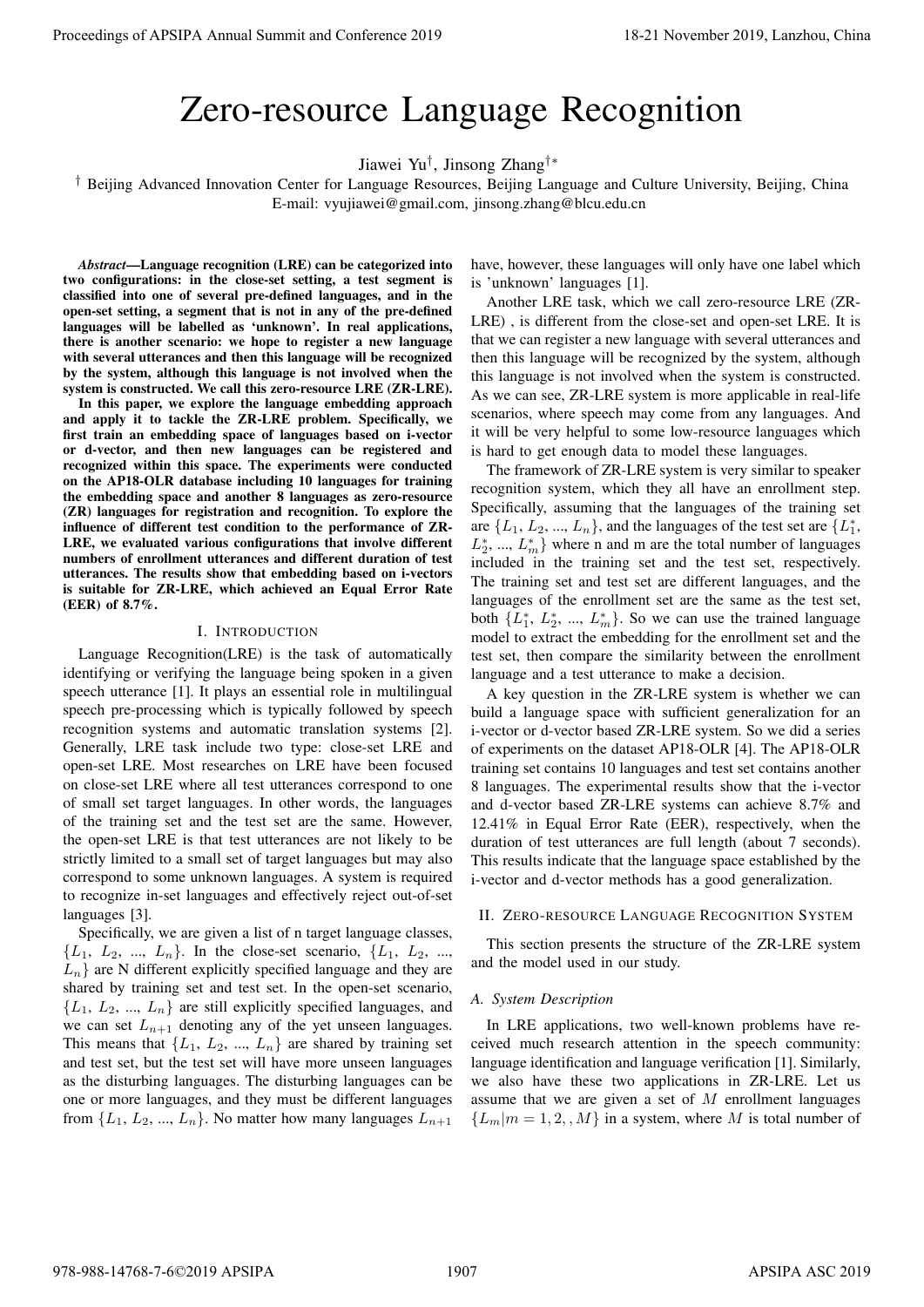

Fig. 1. Block diagram of ZR-LRE system.

enrollment languages. And let *X* denotes the language vector extracted from a test utterance.

- *•* ZR language verification: Does *X* belong to language  $L_i$  or to other languages (i.e., one of the other  $M-1$ languages)?
- *•* ZR language identification: Which of the *M* languages does *X* belong to ?

In the ZR language verification problem, the objective is to decide whether to accept or to reject the identity of a claimed enrollment language requiring a binary yes/no answer. In the ZR language identification problem, the objective is to classify a test utterance *X* into one of the pre-defined set of enrollment languages. To classify  $X$ , the decision of the most similar language  $L^*$  that maximizes the a posteriori probability is given by

$$
L^* = \underset{1 \le m \le M}{\arg \max} p(L_m|X) = \underset{1 \le m \le M}{\arg \max} p(X|L_m)p(L_m) \quad (1)
$$

Where the language likelihood  $P(X|Lm)$  and a language priori probability  $P(L_m)$  are assumed known.

Fig. 1. shows a block diagram of the ZR-LRE system proposed in this paper. In the training phase, we perform feature extraction on the training set, and then use it to train i-vector or d-vector models. In the enrollment phase, after completing the Feature extraction for the enrollment set, we can extract the i-vector or d-vector using the trained system model. In the recognition phase, we also extract i-vector or d-vector for the test utterance, and then we can compare the language model obtained by the enrollment phase and the language vector obtained by the recognition phase to classify the testing utterance and make a final decision. The scoring methods used in this paper include Cosine Distance, Linear Discriminant Analysis (LDA) and Probability Linear Discriminant Analysis (PLDA).

#### *B. I-vector/D-vector Model*

In this study, we use i-vectors and d-vectors to represent utterances and as a front-end to the ZR-LRE system.

I-vector have been widely used in the state-of-the-art LRE systems. It aims to extract a fixed and low dimension representation from a given utterance based on a factor analysis model. As described in [5], an utterance is projected into a low-dimensional total variability space which contains both channel-dependent and speaker-dependent information, as an i-vector. Given an utterance, the channel-dependent and speaker-dependent GMM vector *M* can be written as:

$$
M = m + Tw \tag{2}
$$

where *m* is the speaker- and channel-independent supervector, usually taken from the universal background model (UBM) [6], *T* is a rectangular matrix of low rank, referred to as the total variability matrix (TVM), and *w* is a random vector with a standard normal distribution  $N(0, I)$ . The vector *w* contains the total factors and is referred to as the i-vector.

D-vector is proposed by Ehsan Variani et al., motivated by the powerful feature extraction capabilities and the success of deep neural networks(DNNs) applied to speaker recognition [7], [8], [9]. D-vector is like i-vector, trying to look for a more abstract and compact representation of the speech acoustic frames but using a DNN rather than a generative Factor Analysis model. The DNN of extracting d-vector is trained to map frame-level features in a given context to the corresponding language identity target, And the number of DNN's outputs corresponds to the number of language in the training set. Once the DNN has been trained successfully, the frame-level speaker features can be extracted from accumulated output activations of the last hidden layer of the DNN. Then the utterance-level speaker features, which is d-vector, were derived by averaging the frame-level features.

# *C. Back-end*

When we get i-vector and d-vector, the back-end uses the following three scoring metrics: cosine distance, LDA, PLDA.

Cosine scoring is a dot product between test i-vector/dvector and enrollment language model based on i-vector/d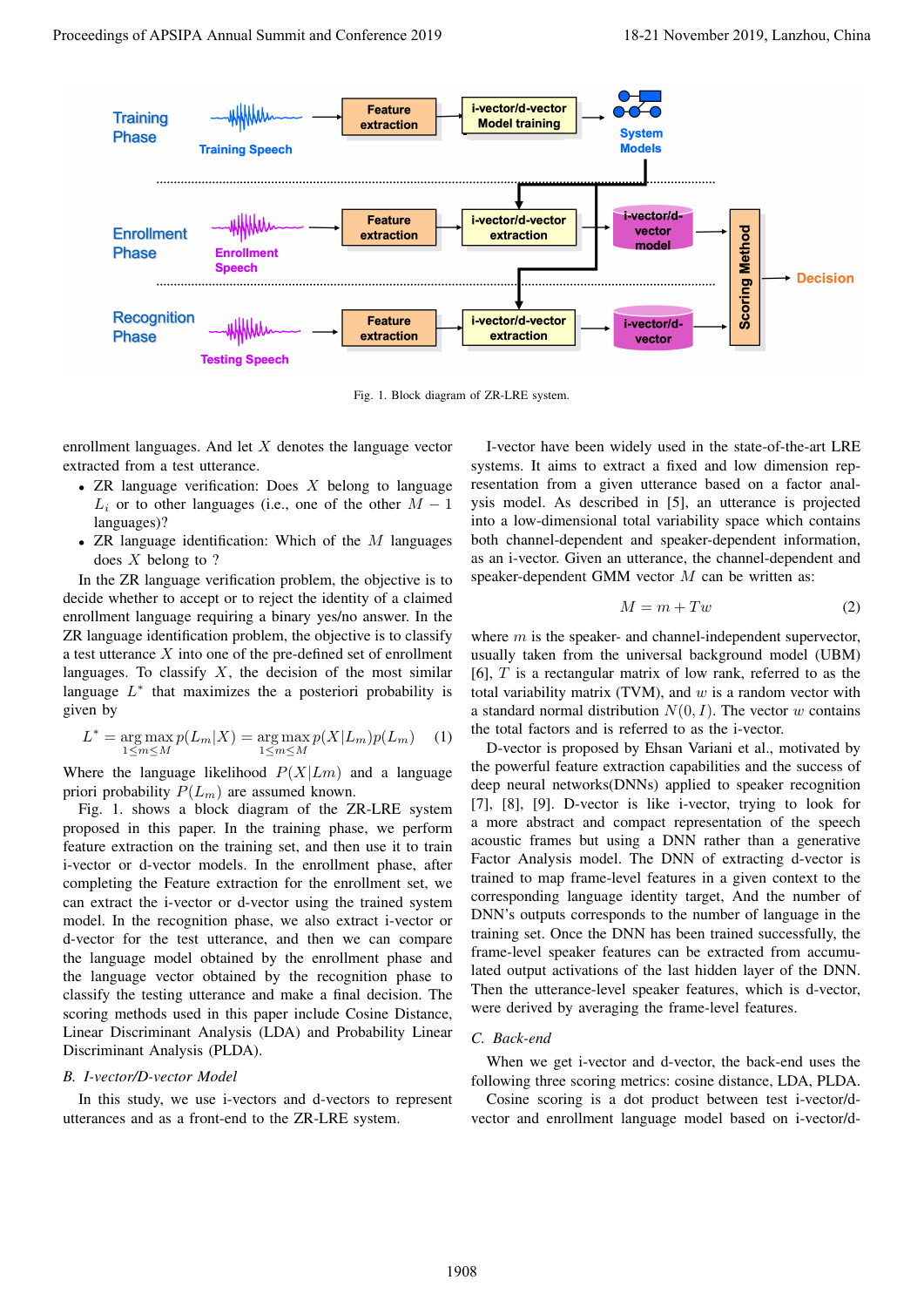vector. The formula for scoring is as follows:

$$
Score_{w_{test}}^m = \frac{w_{test}^T \mu_m}{\|w_{test}\| \|\mu_m\|}
$$
(3)

where *m* is the test utterance, *w* is the test utterance vector, and  $\mu$  is the enrollment language model mean.

LDA is a very popular technique for dimension reduction in the machine learning field. It can help maximizing the discrimination between the different classes. In the context of language recognition, each class represents a different language. The LDA procedure consists of finding the basis that maximizes the between classes variability while minimizing the intra-class variability [10].

PLDA is the probabilistic version of LDA. It can decompose the total variation of embedding space(i-vector/d-vector) into language and session variation. So PLDA provides a powerful mechanism in extracting language-specific information from all other sources of undesired variability in i-vector/d-vector space [11].

#### III. EXPERIMENTAL SETUP

For comparison, our baseline is a close-set LRE system. Both the ZR-LRE system and the baseline system use the same i-vector and d-vector approaches. However the test condition is different, For baseline system, we set up two evaluation sets, one with 1000 utterances and one with 2000 utterances. At the same time, we also evaluate the performance of baseline system When the duration of the test utterances is different: 1 seconds(1s), 3 seconds(3s) and full length(about 7 seconds); For ZR system, we set two enroll conditions: 10 enrollment utterances and 20 enrollment utterances for each language. Similarly, We evaluated the performance of ZR-LRE system in different duration for enroll set and test set. The duration of enroll set and test set we use is the same as above, both 1s, 3s and full length. All the experiments were conducted with Kaldi toolkit [12]. Proceedings of APSIPA Annual Summit and Conference 2019 18-21 November 2019, Lanzhou, China 1909

#### *A. Database*

The experiments were conducted with the AP18-OLR database which used for third oriental language recognition (OLR) challenge [4]. This challenge has been arranged for three times, with the aim of promoting the research on LID techniques for oriental languages [?], [?], [4]. The training set and the evaluation set are presented as follows.

*1) Training set:* The training set consists of 10 different languages: Kazakh in China (ka-cn) , Tibetan in China (ti-cn), Uyghur in China (uy-id), Cantonese in China Mainland and Hongkong (ct-cn), Mandarin in China (zh-cn), Indonesian in Indonesia (id-id), Japanese in Japan (ja-jp), Russian in Russia (ru-ru), Korean in Korea (ko-kr), and Vietnamese in Vietnam (vi-vn). The duration of training data for each language is about 10 hours and the speeches were recorded with mobile phone, and the sample rate is 16kHz. The total number of utterances are 92285 in training set. This dataset was used for training the i-vector and d-vector system, LDA model and PLDA model.

*2) Baseline test set:* It consist of two test condition. the total number of utterances in one test set is 1000 and the other is 2000. The language is the same as the training set, and the characteristics of the test utterances are the same as those of the training set.

*3) ZR-LRE test set:* It consist of 8 languages that are completely different from the training set. They are Arabic in The United Arab Emirates (AR-AE), English in United State of America (EN-US), French in France (FR-FR), Hindustani in India (HI-IN), Italian in Italy (IT-IT), Malay in Malaysia (MS-MY), Thai in Thailand (TH-TH) and Urdu in Pakistan (UR-PK). The total duration of test set is 2.43 hours and the characteristics of the test utterances are the same as the training set.

#### *B. Model settings*

*1) I-vector model:* The i-vector system follows the procedure described in [13]. The raw feature involved 13 dimensional MFCCs with a frame-length of 25ms and a frameshift of 10ms. And an energy-based voice activity detection (VAD) was used by i-vector model. The UBM is a 2048 component full-covariance GMM, and the dimensionality of the i-vector space was 400. The dimensionality of the LDA projection space was set to 150. The i-vectors sent to PLDA are all length normalized.

*2) D-vector model:* The d-vector system was constructed based on a time delay neural network (TDNN) [14]. The input feature was 40-dimensional FBanks, The configuration of TDNN shows below. The TDNN model was composed of 6 layers and the dimension of each layer is 650. The activation function was p-norm and the spliced indices in the consecutive layers were  $[t-2, t-1, t, t+1, t+2; t-1, t, t+1; t-1,$  $t, t + 1$ ;  $t - 3$ ,  $t, t + 3$ ;  $t - 6$ ,  $t - 3$ ,  $t$ ] where  $t$  is the current frame. A total of 21 frames have been spliced together. The output is a softmax layer and the size is 10 corresponding to the number of languages in the training data. when we get d-vector, the scoring metric of back-end is same as i-vector approach, including cosine distance, LDA and PLDA.

#### IV. RESULTS

In order to evaluate our proposed ZR-LRE system, we separate the experiments into two parts. First we evaluate the performance of baseline system, then we evaluate the proposed system according to different test condition.

*3) close-set LRE:* The results of the baseline close-set system in terms of equal error rate (EER%) are reported in Table I. In the back-end of i-vector, the performance of PLDA is the best, while the performance of cosine distance is the worst. In the back-end of d-vector, LDA performs the best, and the cosine distance method is far worse than the LDA method. Moreover, we can see that Whether the total number of utterances in the test set is 1000 or 2000, the d-vector and LDA approach performs the best, which indicates that LDA plays an important role for d-vector system. This observation is consistent with the conclusions obtained in the [15]. In the short duration test set, the d-vector and LDA method continues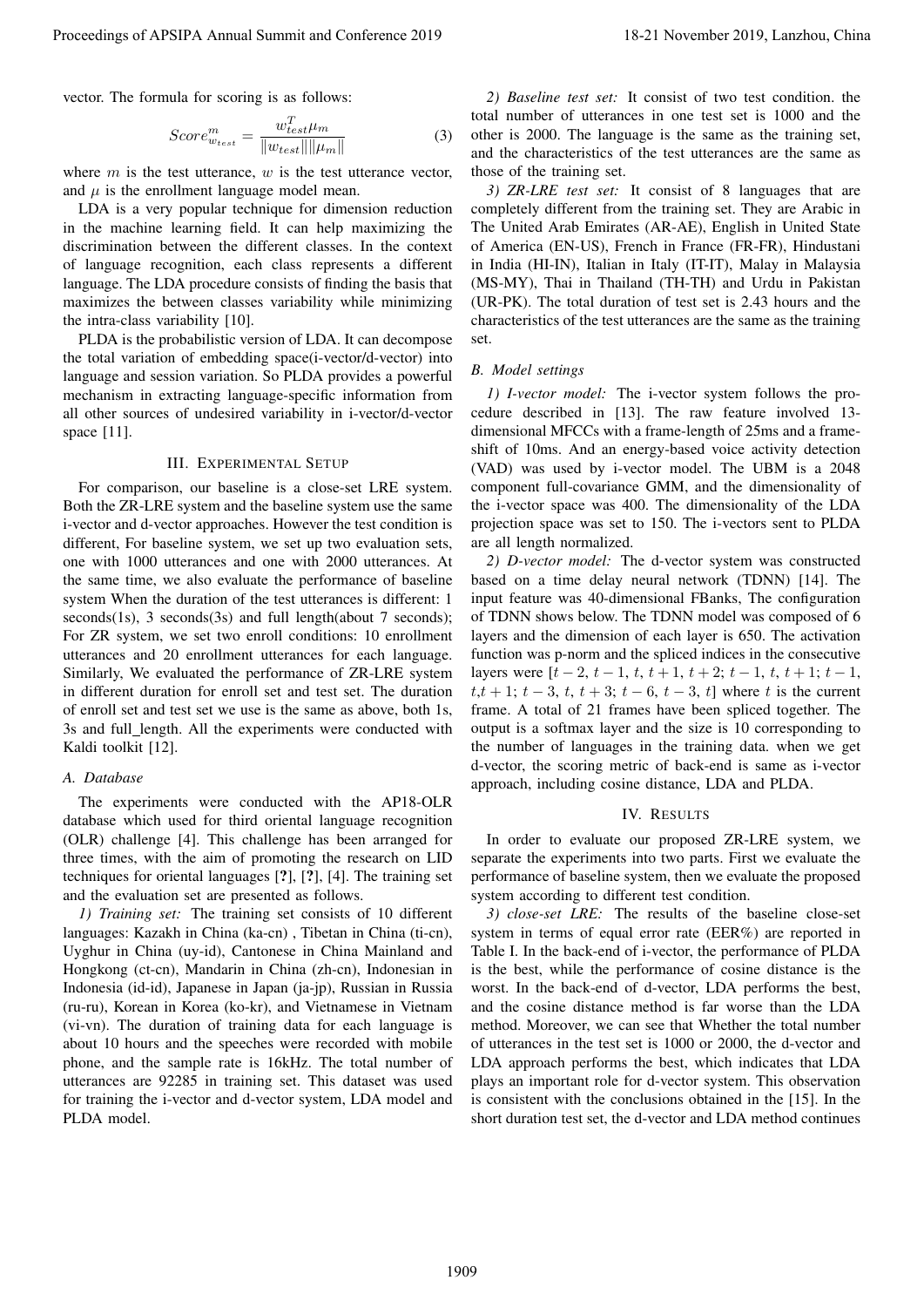to achieve the best results. Compared to the d-vector method, the i-vector based method generally has poor performance.

|                            | EER(%) RESULTS OF THE CLOSE-SET LRE SYSTEMS. |             |            |             |                         |  |
|----------------------------|----------------------------------------------|-------------|------------|-------------|-------------------------|--|
|                            |                                              |             | EER%       |             |                         |  |
| Total Numbers <sup>a</sup> | <b>Systems</b>                               | Scoring     | test $1sb$ | $test_3s^b$ | test_all $\overline{b}$ |  |
| 1000                       |                                              | Cosine      | 13.90      | 4.50        | 2.10                    |  |
|                            | I-vector                                     | LDA         | 13.20      | 4.00        | 2.00                    |  |
|                            |                                              | <b>PLDA</b> | 12.30      | 3.70        | 1.70                    |  |
|                            | D-vector                                     | Cosine      | 7.70       | 6.20        | 6.10                    |  |
|                            |                                              | LDA         | 0.50       | 0.20        | 0.10                    |  |
|                            |                                              | <b>PLDA</b> | 1.90       | 0.90        | 0.60                    |  |
| 2000                       |                                              | Cosine      | 13.71      | 4.00        | 2.05                    |  |
|                            | I-vector                                     | LDA         | 12.86      | 3.95        | 2.20                    |  |
|                            |                                              | PLDA        | 12.01      | 3.60        | 2.00                    |  |
|                            | D-vector                                     | Cosine      | 8.20       | 7.10        | 7.05                    |  |
|                            |                                              | LDA         | 0.80       | 0.10        | 0.10                    |  |
|                            |                                              | <b>PLDA</b> | 1.50       | 0.80        | 0.60                    |  |

TABLE I EER(%) DESULTS OF THE CLOSE-SET LRE SYSTEMS.

<sup>a</sup> The Total Number represents the total number of utterances in the test set.

<sup>b</sup> Test\_1s, test\_3s and test\_all represent that the test sentence is 1 second, 3 second and full length (about 7 seconds).

*4) ZR-LRE:* Table II shows the experimental results of the ZR-LRE system proposed in this paper. The number 10 and 20 in the 'Enrollment' column represents the number of utterance enrolled in each language. The average length of these enrollment utterances is 7 seconds. Firstly, it is not difficult to find that the performance of the ZR-LRE system is improved when the number of enrollment utterances increase. In addition, when the number of enrollment utterances is 10 and 20, the i-vector and cosine based method obtains the best performance in the case of test all, and obtains 10.64% and 8.7% in EER respectively. Second, as the duration of the utterance is shortened, the d-vector method is gradually as good as the i-vector method, even better than the i-vector method when the number of enrollment utterances is 10. Another interesting observation is that unlike the close-set LRE. In the ZR-LRE system, when the i-vector back-end uses cosine distance, the performance of ZR-LRE system is better than LDA and PLDA back-end. In the d-vector system, the cosine distance back-end also performed well. However, the PLDA back-end does not provide any contribution, and its performance is the worst. A possible reason is that the mean i-vector or d-vector of each enrolled language does not satisfy the Gaussian prior, and there are not many utterances enrolled in the ZR-LRE system. The data used to train PLDA model is insufficient, so the performance of PLDA back-end is bad. Proceedings of APSIPA Annual Summit at China 2019 18-21 November 2019 18-21 November 2019 18-21 November 2019 18-21 November 2019 18-21 November 2019 18-21 November 2019 18-21 November 2019 18-21 November 2019 18:30 Novem

Table III shows the results of different duration of enrollment utterances in ZR-LRE system. One interesting thing we found, in table II we can see, when the duration of the enrollment utterances is fixed and the duration of the test utterances is gradually shortened, the system performance will significantly degraded. And when the duration of test utterances is 1 second, the EER is about 20%. However, when the duration of the test utterances is fixed, the duration of the enrollment utterances is gradually shortened, and the performance degradation of the system will not as obvious as in the previous case. The reason may be that although

TABLE II EER(%) RESULTS OF THE ZR-LRE SYSTEMS.

|                         |          |         | EER%    |                    |          |
|-------------------------|----------|---------|---------|--------------------|----------|
| Enrollment <sup>a</sup> | Systems  | Scoring | test 1s | test $3s$          | test all |
| 10                      | I-vector | Cosine  | 21.71   | $\overline{14.02}$ | 10.64    |
|                         |          | LDA     | 26.60   | 19.76              | 16.47    |
|                         |          | PLDA    | 34.46   | 29.73              | 26.60    |
|                         | D-vector | Cosine  | 19.93   | 17.40              | 15.88    |
|                         |          | LDA     | 20.27   | 15.37              | 13.85    |
|                         |          | PLDA    | 28.89   | 25.59              | 22.97    |
| 20                      | I-vector | Cosine  | 18.03   | 10.69              | 8.70     |
|                         |          | LDA     | 23.91   | 14.86              | 12.77    |
|                         |          | PLDA    | 33.79   | 30.34              | 27.45    |
|                         | D-vector | Cosine  | 19.66   | 17.57              | 16.76    |
|                         |          | LDA     | 18.21   | 14.22              | 12.41    |
|                         |          | PLDA    | 30.80   | 26.90              | 24.91    |

<sup>a</sup> The Enrollment represents the number of utterances enrolled in each language.

TABLE III EER(%) RESULTS ON THE DIFFERENT DURATION OF ENROLLMENT UTTERANCES ZR-LRE SYSTEMS.

|                         |          |             | EER%           |                    |                |  |
|-------------------------|----------|-------------|----------------|--------------------|----------------|--|
| Enrollment <sup>a</sup> | Systems  | Scoring     | enroll_ $1s^b$ | enroll_ $3s^b$     | enroll_ $allb$ |  |
| 10                      | I-vector | Cosine      | 13.21          | $11.\overline{82}$ | 10.64          |  |
|                         |          | LDA.        | 23.60          | 19.76              | 16.47          |  |
|                         |          | PLDA        | 30.46          | 26.73              | 26.60          |  |
|                         | D-vector | Cosine      | 16.39          | 16.22              | 15.88          |  |
|                         |          | LDA.        | 16.81          | 15.21              | 13.85          |  |
|                         |          | <b>PLDA</b> | 23.90          | 23.48              | 22.97          |  |
| 20                      | I-vector | Cosine      | 12.21          | 9.59               | 8.70           |  |
|                         |          | LDA.        | 18.93          | 14.58              | 12.77          |  |
|                         |          | PLDA        | 30.17          | 27.53              | 27.45          |  |
|                         | D-vector | Cosine      | 16.85          | 16.76              | 16.76          |  |
|                         |          | LDA.        | 13.50          | 12.50              | 12.41          |  |
|                         |          | <b>PLDA</b> | 22.83          | 25.27              | 24.91          |  |

<sup>a</sup> The Enrollment represents the number of utterances enrolled in each language.

b Enroll 1s, Enroll 3s and Enroll all represent that the enrollment utterances is 1 second, 3 second and full length (about 7 seconds).

the duration of the enrollment utterances has shortened, the number of enrollment utterances has not changed, which is 10 and 20. If we enroll 10 one second utterances, it is roughly equivalent to enroll a 10-second utterances. And the quantity of data is still sufficient, so the performance of the short duration ZR-LRE system is not much reduced.

# V. CONCLUSIONS

This paper presents a novel ZR-LRE task. It expands a new application for language recognition, which register a new language with a few words and then this language will be recognized by the system, although this language is not involved when the system is constructed. Our experimental results show that the ZR-LRE system can effectively recognize the OOS language by the i-vector and d-vector approaches. When the duration of the test utterances is long (greater than 3 seconds), the i-vector approach achieves better performance, and if the test utterances is short (about 1 second) and the number of enrollment utterances is small (less than 10 utterances), the dvector approach performs better. Future work will investigate more powerful techniques such as x-vector [16], PTN [17] and LRE with auxiliary information [18], [19].